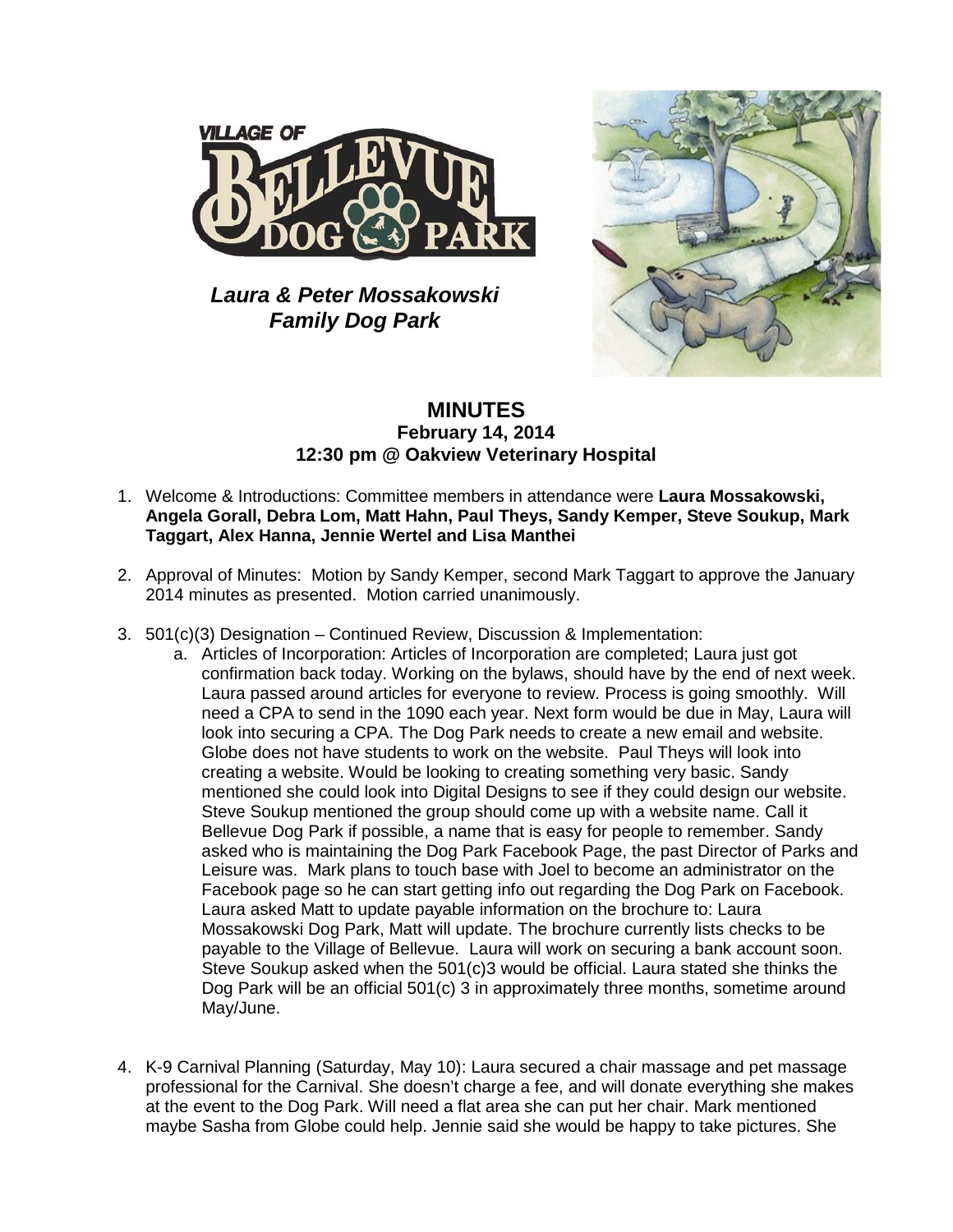could post pictures on Facebook page instead of emailing out. She would not charge a fee for the pictures, she would ask for a donation. Sandy passed out list of the booths from last year. Sandy has people for registration and kid's booth. Sandy needs help with silent auction list. Steve said he would help with the concessions again this year. Matt Hahn said Friends of Bellevue willing to volunteer at the event. Staff at Oak View will take the lead with bake sale coordination, they will some help to recruit for the bake sale. It was suggested to have more salty treats this year for the bake sale. Mark suggested committee members should make items for the bake sale. Sandy will put organizational list together to call for donations. Angela mentioned she could help call for donations. Students could deliver donation letter, committee member to follow up regarding donations. DePere dog park will run lure course again this year, Matt will follow up with them. Steve would like to put up a sign promoting the Dog Park during his neighborhood rummage sign, Matt will look for sign to put up at rummage sale and follow up with Steve. Matt will check with Brad regarding promoting K9 carnival at the pancakes and porkies event. Jennie will look into having her friend make a promotional sign. Matt will put event on the Marquee at 3100. Formal event time 10 am to 2pm. Suggested asking rummage sale to have their sale on the same day as the K9 Carnival. Steve could give out brochures at rummage sale regarding the Carnival. Globe College can ask students to attend/volunteer at the event as a part of a service learning project. On flyer put something to encourage people to dress up their dog. If dogs come in costume, the committee could give a special treat or raffle ticket to dressed-up dog owners.

- 5. Capital Fundraising Campaigns
	- a. Fund Balance Recent Donations Update: Lom provided an update on the fundraising account noting that the total is now at \$30,065.56.
	- b. Major Campaign Updates: No major campaign updates were provided.
	- c. Community Campaign Updates: \$2,500 donation from Lizer and Laura is expecting at least \$1,000 from Broadway Auto.
		- i. Collection Box Inventory Update: Lom noted that funds from Village Hall and Riverside Animal Hospital were collected last week. \$4.07 was in the Village Hall Box and \$10.88 in the Riverside Animal Hospital Box.
		- ii. Paw Print Sales: Brought in \$39.00
		- iii. Basket Raffles/Other: \$46.00 January raffle
	- d. Grants/Foundation Updates: Matt said we did not get the grant from Petco.
	- e. Potential Fundraising Opportunities:
		- Brat Barn at Festival: Steve mentioned he worked with his daughter and made \$500 in one day. Matt mentioned he worked one day with friends of Bellevue Parks and only made approximately \$100.Need a 501 (c) 3 to sign up for the brat barn.
		- Movie in the Park: Debra mentioned the group could host a dog themed Movie in the Park with donations going to the dog park. The Village has an inflatable screen that could be used for a movie. The average movie license fee is between \$200 and \$300 per movie.
		- Concession Sales at Lambeau Field: Would be another option to raise funds for the dog park. The group mentioned it is labor intensive. Jennie mentioned another possibly at Lambeau would be to clean up the field after a Packers game. To clean up we would need at least 12 people, the estimated donation would range from \$450 to \$800 for a clean up.
		- Work with local restaurant to get a portion a day sales to be donated to the dog Park. Debra suggested potentially contacting Happy Joe's once the group is a 501 (c) 3.